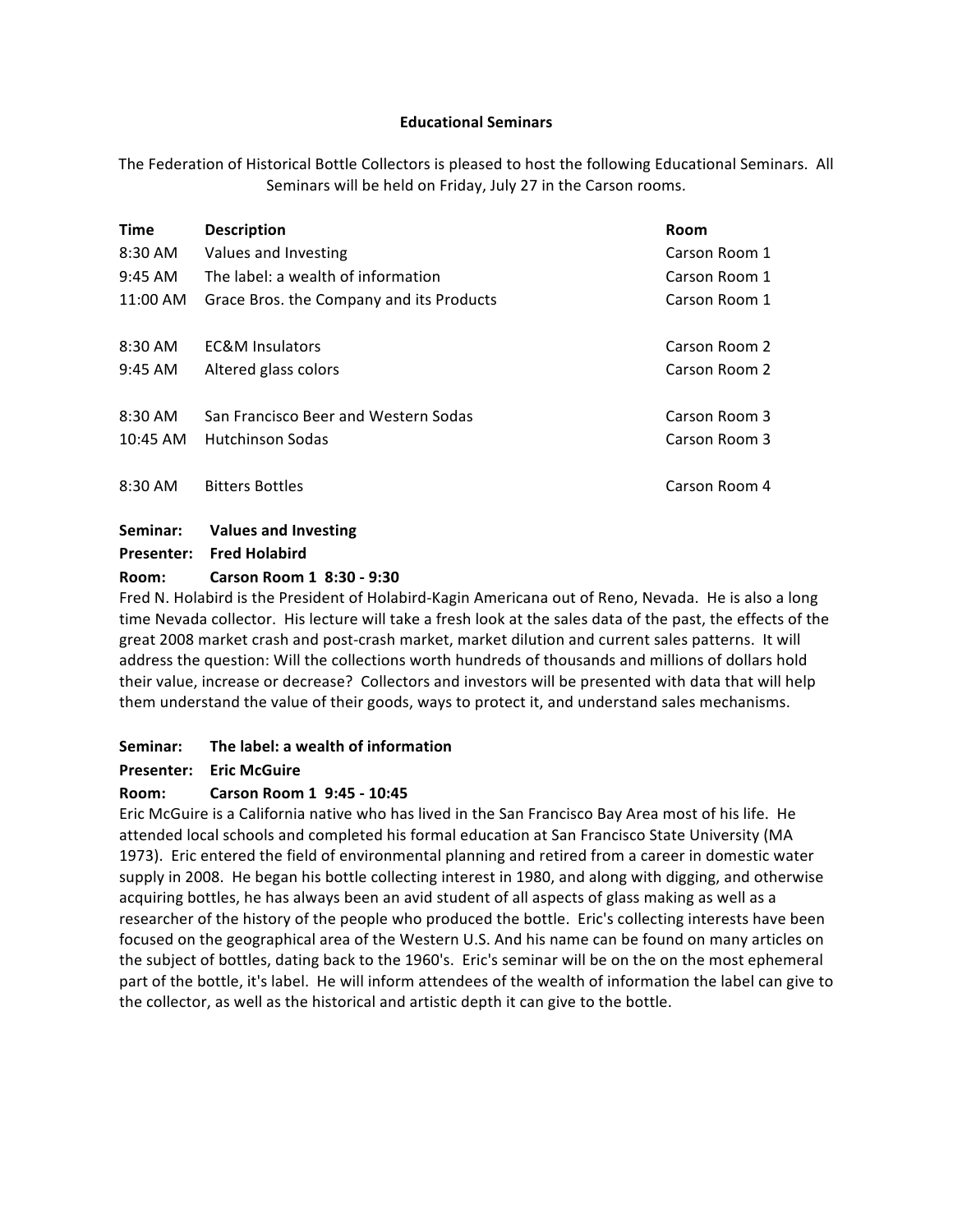#### **Seminar:** Grace Bros. the Company and its Products

## **Presenter: John 
Burton**

#### **Room: Carson Room 1 11 - 12**

John C. Burton has accomplished much in his professional life. He is a bar management consultant, develops curriculum for vocational bar tending schools across the United States, and is the author of Pour Man's Friend; A Guide and Reference for Bar Personnel. Following years of diligent study and collections, John Burton is an acknowledged authority on the Grace Brothers Brewery. He was lucky to have had the opportunity to tend bar for Virginia Grace, the widow of Tom Grace, the last Grace Brother. His seminar will take you though the conversations and events that fueled his passion.

#### Seminar: **EC&M** Insulators

#### **Presenter:** Dennis Bray

## **Room: Carson Room 2 8:30 - 9:30**

Dennis "Denny" Bray is a 4<sup>th</sup> generation, San Joaquin Valley, (central) California, native. He began collecting insulators in 1965 at age 9, while riding his bicycle along the railroad tracks in rural Hanford, CA. He continued his collecting until high school where sports, girls and cars took their toll on his bottle collecting enthusiasm. In 1995, after college, getting married, children and a career Denny caught the bottle bug again with the discovery of a blob-top beer while in Old Sacramento. In 10 short years Denny has amasses the fourth or fifth best Western Whiskey bottle collection in the hobby. In 2007, he felt it was time to sell his collection and leave the hobby. After selling most of his collection, it wasn't long before he was picking up a Western soda or bitters here and a semi-cabin or Lyon's Powder there. "I guess once you're in this hobby, there's no getting out of it", Denny admits. After exploring other bottle collecting categories, his interests landed on EC&M Insulators in April of 2009. Once again he has immersed himself into specializing in a single category of Western glass and is currently piecing together another notable collection. Denny will be sharing his recent EC&M collecting experiences with his old bottle and new insulator friends during his seminar.

## **Seminar:** Altered glass colors

## **Presenter:** Dwayne Anthony

## **Room: Carson Room 2 9:45-10:45**

Dwayne Anthony, of Highland, CA, is an active bottle digger and has been collecting bottles and insulators since 1985. He began studying the effects of radiation and thermal exposure on antique glass insulators in the earl 1990's. Shortly thereafter he teamed up with the National Insulator Association (NIA) to begin an ongoing educational program to assist collectors with identifying irradiated and thermally altered colors that are sporadically found in glass insulators. To aid in establishing an informative presentation and comprehensive database, Dwayne has altered nearly 100 different glass insulators specimens and provided detailed reports on the results. He assembled a portable Altered Insulator Educational Exhibit that is shipped around the country to insulator shows, with all costs fully subsidized by an NIA educational fund. Due in part to these efforts, Dwayne has been awarded the National Insulator Association's Outstanding Service Award and the distinguished Lifetime Membership Award. Dwayne Anthony, with the support of the National Insulators Association, is pleased to offer an educational seminar concerning the effects of radiation and thermal exposure on vintage and antique glass. The specimens exhibited during the seminar will be glass insulators from the mid/late 1800's to the early 1900's. Collectors of all antique glass in general, including bottles, should find this information informative, as well as thought provoking.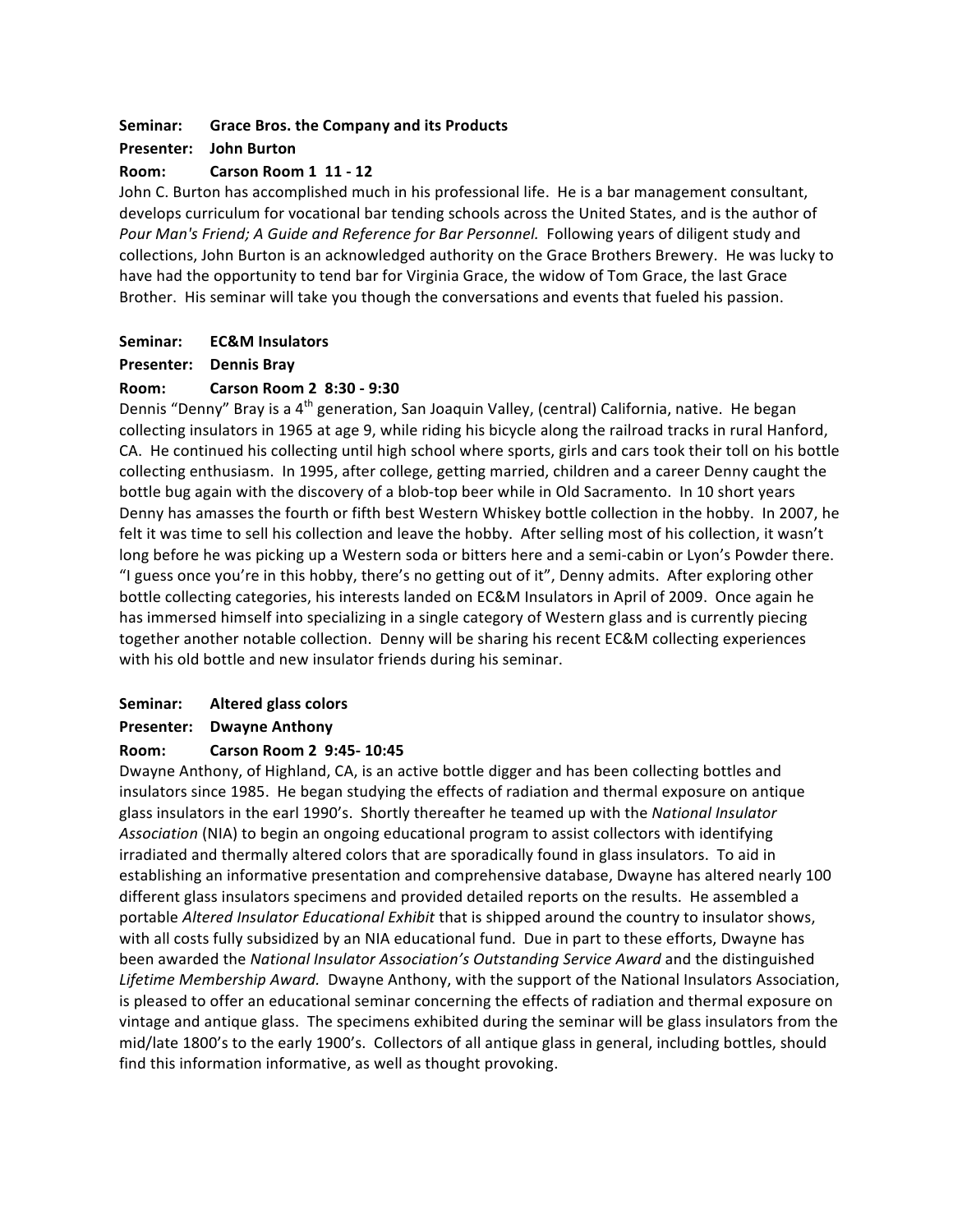#### **Seminar:** San Francisco Beer and Western Sodas

#### **Presenter: Tom Jacobs**

#### **Room: Carson Room 3 8:30 - 10:30**

Dr. Thomas Jacobs has always collected something. When very young he collected butterflies, rocks, seashells, and other natural history. At age 14 in 1966 a school friend took him bottle digging for the first time and he was hooked. Dr. Jacobs joined the Northwestern Bottle Collectors Association in 1967 and it is through that membership he met collector Francis "Doc" Ritz who got him interested in the profession of dentistry. After graduation from dental school, he started collecting "go-withs" and acquired his first piece of beer advertising, an1898 National Bottling Works calendar for \$35. It became difficult to find new beer bottles so he branched off into early western sodas which with the disposal of the three largest collections, low-priced, easy to find, and with little competition. Today Dr. Jacobs will be the first to admit that bottles have changed his life. They led to his choice of undergraduate university (Nevada), profession, and home (the ultimate go-with, an 1891 national register Victorian home in San Rafael, California filled with all period furnishings and decorative arts.

#### **Seminar: Hutchinson Sodas**

#### **Presenter: Ron Fowler**

## **Room: Carson Room 3 10:45 - 11:45**

Ron Fowler has specialized in collecting soda bottles for 40 of the 50+ years he has been collecting antique bottles. He strongly believes a major portion of the enjoyment derived from collecting is sharing information with others. During the past 35 years Ron has published numerous books, including soft drink industry histories for Oregon and Washington; a reprint of The bottler's helper, a 1907 industry publication; and the soda bottle collection hobby's primer, collecting Soda Pop Bottles. He has authored hundreds of antique bottle-related magazine, newsletter, and web site columns and articles, received multiple FOHBC awards for research and editing, and was elected to the FOHBC Honor Roll in 1992. Since 2004 Ron has devoted countless hours to the Hutchinson Bottle Directory initiative and the development of www.HutchBook.com a free access web site cataloging over 17,000 different Hutchinson bottles. His seminar will provide updates on Hutchbook.com Phase II, the database listing of the Hutchinson bottles, Phase III, the images accompanying the bottle listings; and Major Hutchinson Bottle Collectors' Association announcements (including a press release).

## Seminar: **Bitters Botles**

## **Presenter:** Ferdinand Meyer V and Sheldon Baugh

## **Room: Carson Room 4 9:45 - 11:45**

Ferdinand Meyer V, FOHBC Second Vice President, is a native of Baltimore, Maryland and has a BFA in Fine Art and Graphic Design from the Kansas City Art Institute and School of Design. Ferdinand is now a Principal of FMG Design, which is a nationally recognized design consultation firm. Ferdinand is a passionate collector of American Historical Glass specializing in Bitters bottles, color runs and related classical figural bottles. Ferdinand is married to Elizabeth Jane Meyer and lives in Huston, Texas with their daughter and three wonderful grandchildren. The Meyer's are also very involved in Quarter Horses, Antiques and early United States Postage Stamps.

Sheldon Baugh, served seven terms (14 years) in the Kentucky general assembly as a state representative. He currently owns an insurance company and is involved in its operation. He is a life member of the FOHBC, serving as Midwest Regional Director, two terms as President and ten years as Director at Large. He is a Sunday school teacher, deacon and trustee at his church and enjoys spending his free time with his wife, Brenda Baugh, two children and two grandchildren. He started collecting